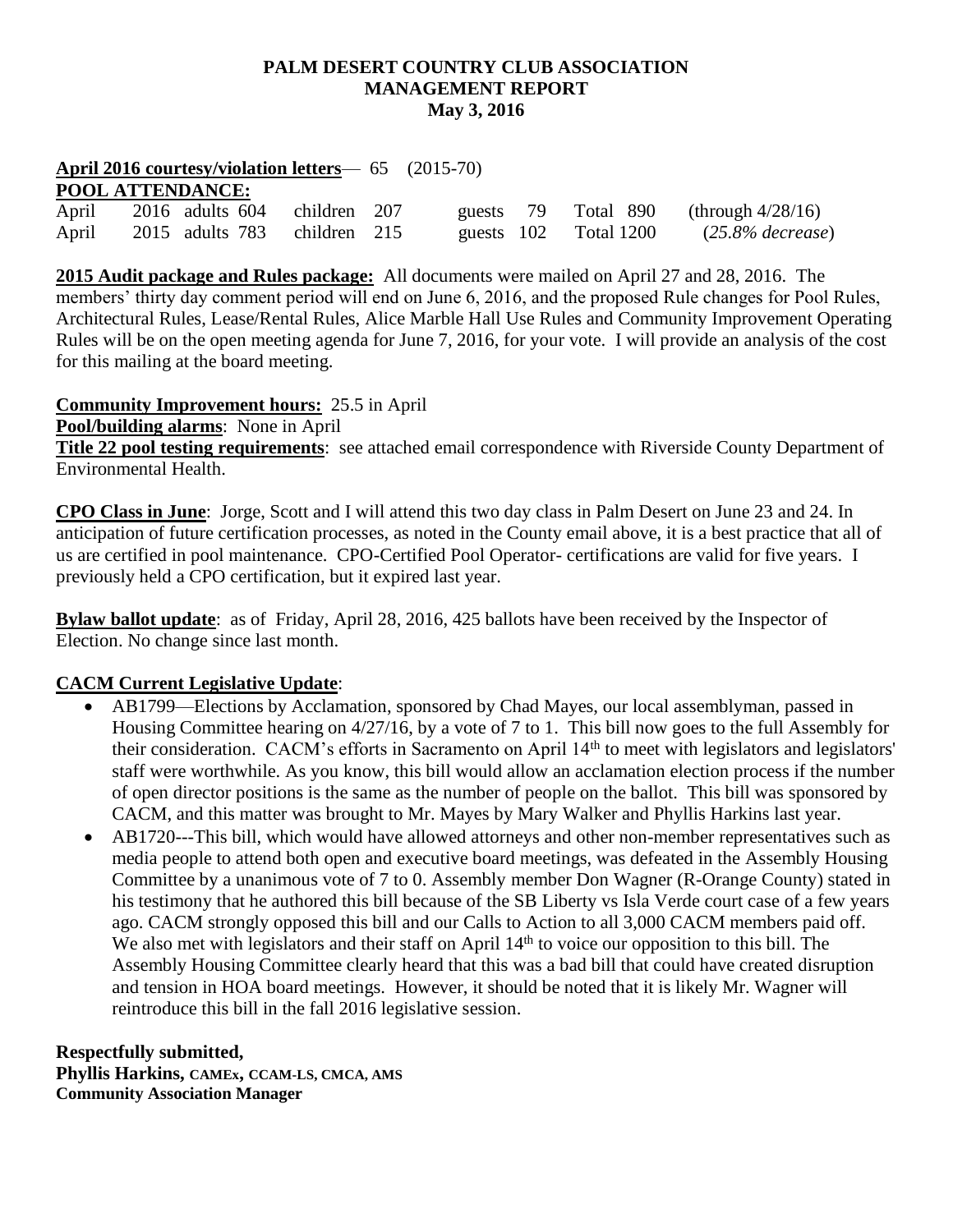# **Palm Desert Country Club Association Open Board Meeting Minutes PDCCA Board Room May 3, 2016**

**Board Directors present in board room:** James Olsen, President**;** Josanne Smith, Vice-President; Ron Crisp, Secretary; John Evans, Treasurer; Director Kathleen O'Brien **Board director absent**: Charles Ash **Staff present:** Phyllis Harkins, Community Association Manager

Meeting called to order at 5:00 pm by President Olsen. A quorum of the board was present for the meeting.

**Homeowners present:** Representative of Davis residence, Texas Avenue **Homeowner Forum:** Davis representative spoke with board regarding dirt issues from golf course landscaping project.

**Executive Board Meeting Summary: The board met in executive session on April 5, 2016** to consider the following matters: approve the March 1, 2016 executive board meeting minutes; met with one owner prior to Hearing; held six Show Cause Hearings and motioned on all; motioned to receive Association A/R aging report; reviewed two matters relating to third parties, no action taken on either; reviewed two personnel matters, no action taken on either; reviewed ten homeowner matters, with motion on one matter. **The board met in special executive session on April 5, 2016** to reviewed legal counsel information regarding draft rules.

**Motion by J. Smith, second by J. Evans, to approve the April 5, 2016 open meeting minutes as presented. Carried unanimous.**

#### **Financial Report**: No report

**Motion by J. Evans, second by J. Smith to receive the draft April 29, 2016 Association financial reports, consisting of Balance Sheet , April Monthly Revenue/Expense, YTD Revenue/Expense, and YTD Budget vs Actual report. Carried unanimous.**

#### **COMMITTEE REPORTS**

| <b>Community Improvement:</b> | Chair R. Crisp reviewed April 2016 report for CC&R violations.                                                                                      |  |  |
|-------------------------------|-----------------------------------------------------------------------------------------------------------------------------------------------------|--|--|
| <b>Architectural Control:</b> | Chair J. Olsen reported on the following architectural approvals:                                                                                   |  |  |
|                               | 77785 Michigan-new patio concrete and patio cover; 77475 Wyoming-                                                                                   |  |  |
|                               | new exterior paint color; 43120 Illinois, new golf side fence and side gates;                                                                       |  |  |
|                               | 43770 Tennessee — new roof; 43180 Illinois — new driveway and front patio                                                                           |  |  |
|                               | Cover; 43325 Illinois-new block walls, both sides                                                                                                   |  |  |
| <b>Neighborhood Watch:</b>    | Chair J. Smith reviewed the April 2016 Neighborhood Watch police activity<br>report; she also updated board on upcoming Coffee & Cake event in May. |  |  |

## **Ad-Hoc Committee for**

**Bylaw Amendments**: Chair J. Olsen discussed various options for continued canvassing and also possibility of mailing to owners who have not voted. Various incentive ideas were discussed by board.